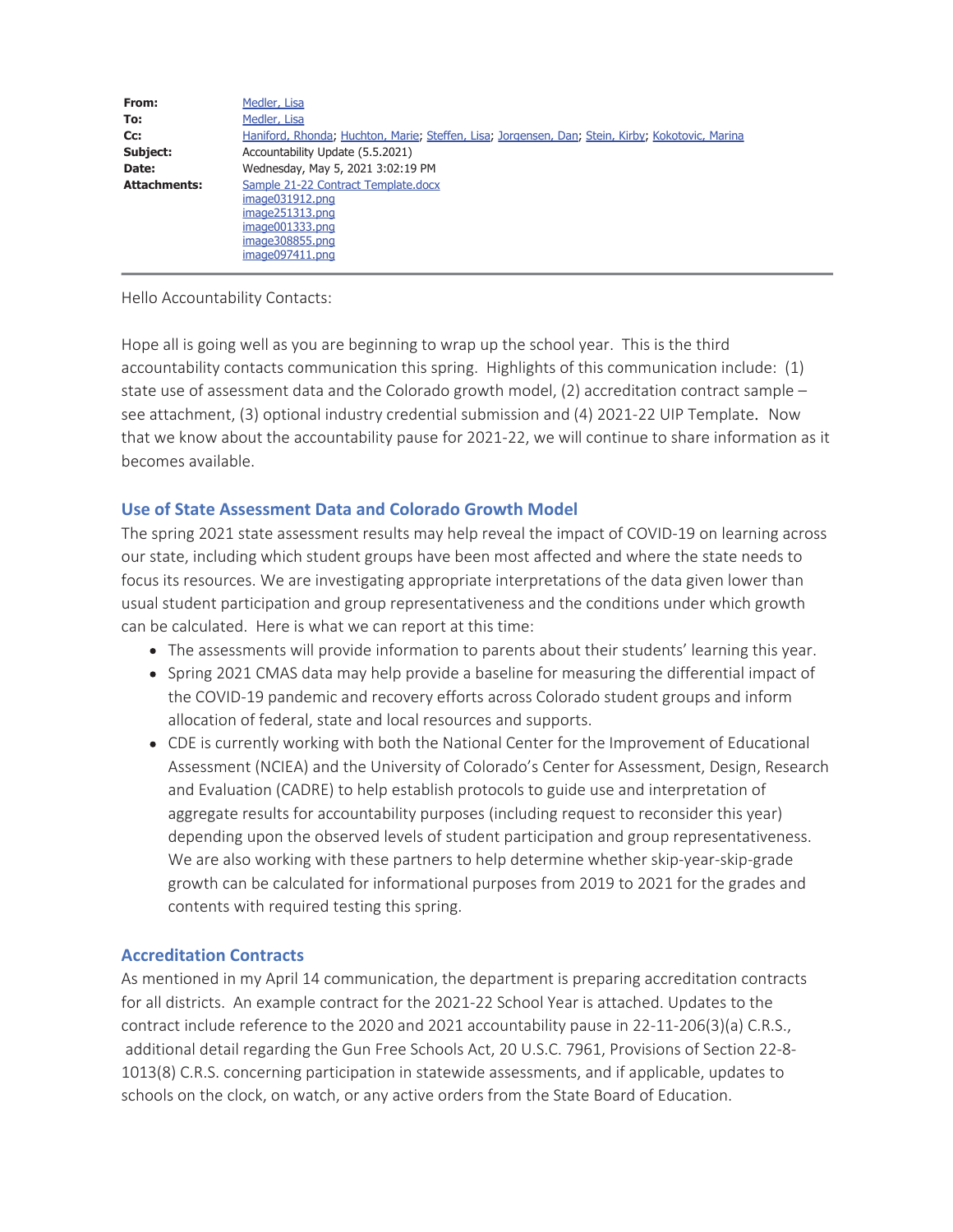*Districts Accredited with Improvement, Priority Improvement and Turnaround.* The accreditation contract customized for your district is expected to be available by late May via Docusign and must be signed by the Superintendent and Board President by mid to late June. Signatures will follow the same process as last year, including Superintendents assigning signature authority using DocuSign. We are delaying the release of the contracts a bit as we have requested that the legislature extend the 12 month term (June 2021-June 2022) to an 18 month term (June 2021 – December 2022) to align with policy changes as a part of HB 18-1355. Language has been added to the School Finance Act. Once we know if the extension has passed, then we will be in touch with your updated contracts (hopefully with an 18 month term) and more detailed instructions.

*Districts Accredited with Performance or Distinction.* A customized accreditation contract for your district will be available in June; district superintendents and board presidents will have the fall to sign it. To clarify, your district contract is typically automatically renewed. Because of the accountability pause and updates to language in the contract, we are recommending that all districts sign updated contracts this year. This will also enable the department to publicly post all signed contracts on the CDE website. As Commissioner Anthes is committed to providing as much flexibility as possible to district during the pandemic, this is not a required submission this year for your district. Please let me or Lisa Steffen (steffen  $|@cde.state.co.us|$  know if you would like to delay updating your contract.

#### **Optional Industry Credential Submission**

The optional industry credential submission is once again available to interested districts. District PWR program contacts have already been notified. Data from 2020-2021 must be submitted by June 30, 2021 to meet the requirements of the Career Development Incentive Program. This same data will be used as part of matriculation rate calculations in the accountability framework reports during the subsequent school year. The intent to participate form will remain open through the submission due date. The reporting of all students that were enrolled in the 2020-21 school year who successfully earned/completed any of the qualified programs between October 1, 2020 and June 30, 2021 are eligible for inclusion. The final submission deadline is 11:59 pm on June 30th via the accountability contact Syncplicity accounts.

For information about the submission process, please see the attached guidance document and recorded webinar. For more information about the CDIP program, please contact Marina Kokotovic (kokotovic\_m@cde.state.co.us). For more information about matriculation rates and how industry credentials are included in state accountability frameworks and/or the Syncplicity submission process, please contact Dan Jorgensen (jorgensen\_d@cde.state.co.us).

#### **2021-22 Unified Improvement Plan Template**

Thank you to all districts that submitted school and district plans to be publicly posted this year. The plans have been published on **SchoolView.org**. The template rolled over from the 2020-2021 template to the 2021-22 template on April 30th, 2021. Now, all schools that log into the system will log into their 2021-22 UIP. Districts will continue to have access to all past plans, but the District, School, and AEC dashboards now default to the 2021-2022 template. Adjustments and enhancements to the template and related guidance may be made over the summer as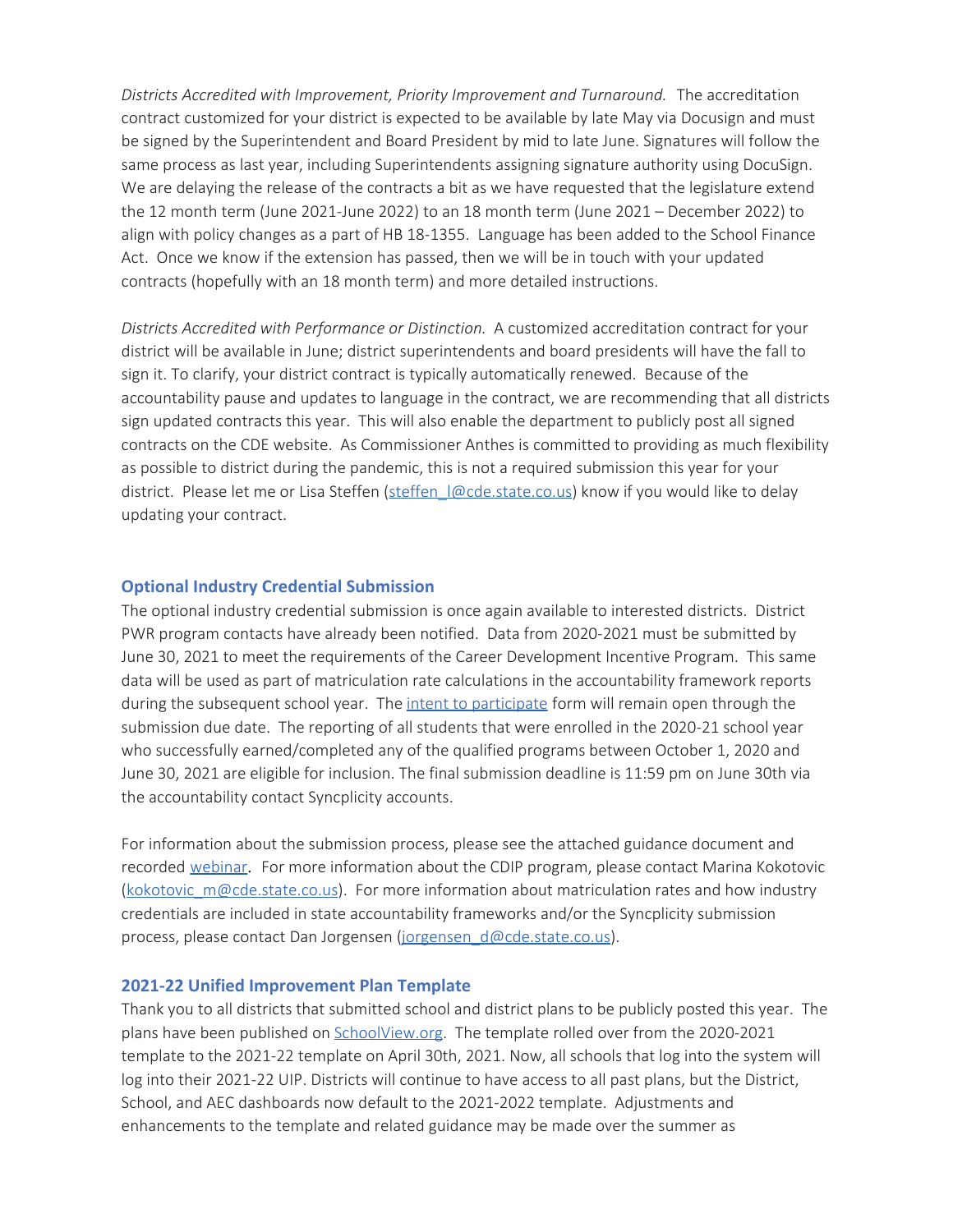requirements are reviewed. Customized directions for UIP completion will be made available in the prepopulated report in Section 1 of the UIP Online System in July. With the new October timeline, CDE recommends using locally available data and begin your improvement planning work this spring. Training and assistance is available. Please contact Kirby Stein (stein k@cde.state.co.us) with any questions.

#### **Additional Questions**

If you have any questions about any of these topics, do not hesitate to reach out to me or anyone on the Accountability Analytics or School Improvement and Planning teams. You can also view updates about the accountability pause on our website at: http://www.cde.state.co.us/accountability/accountabilitypause. Just like the last communication, we will be sharing the information in this communication with superintendents through the next edition of the Update. Please feel free to share this information with your superintendent sooner or other staff as you need.

Good luck wrapping up the end of the school year!

Sincerely,

Lisa Medler

**Lisa Medler Executive Director** Accountability and Continuous Improvement



P 303.866.6993 201 East Colfax Avenue, Room 401, Denver, CO 80203 Medler\_L@cde.state.co.us | www.cde.state.co.us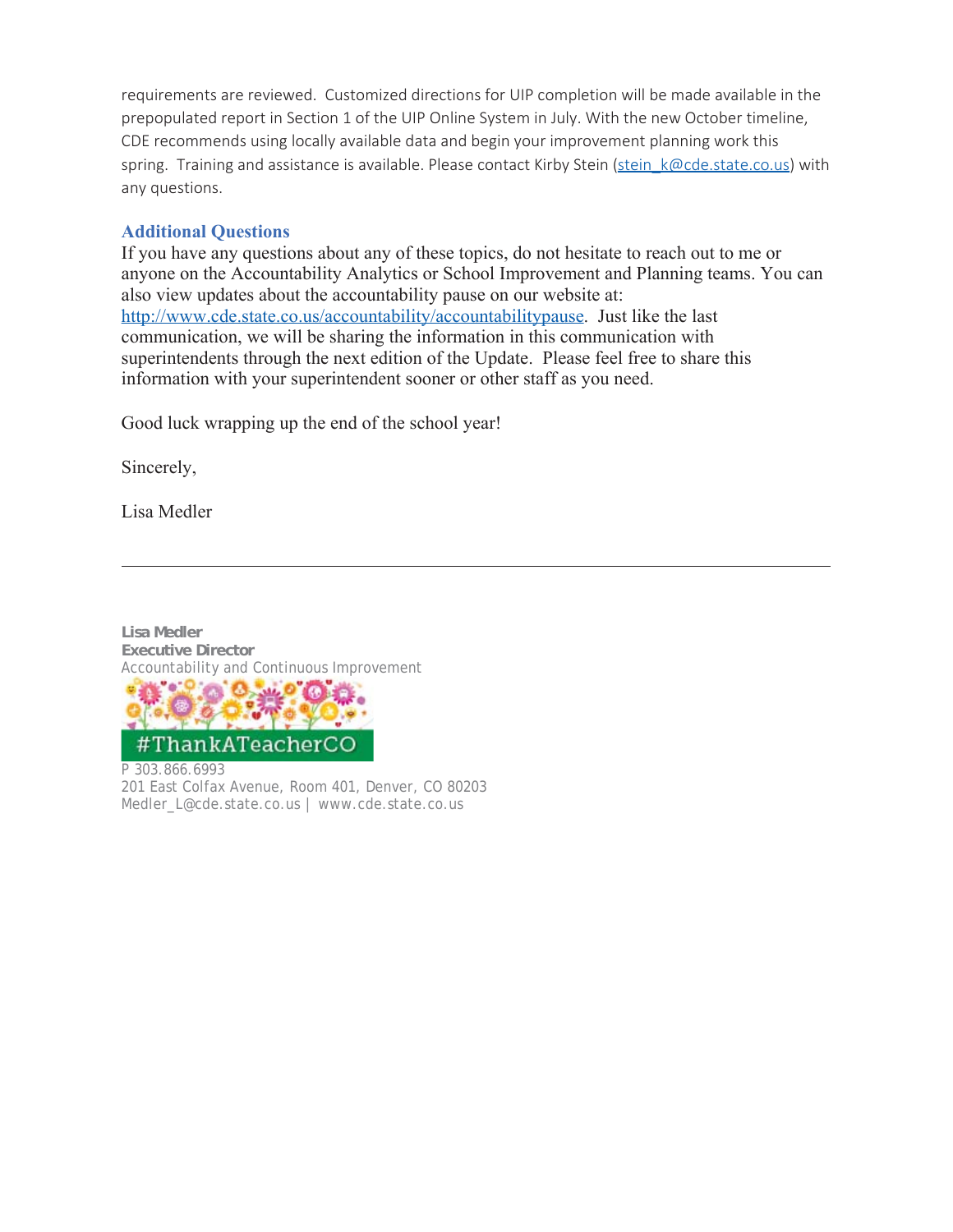

# **Colorado State Board of Education School District Accreditation Contract**

## **«District\_Name»**

**District Accreditation Rating** «Final\_Rating\_\_2019» «Year on Accountability Clock as of Dece»

## **1. Parties**

This contract is between the local school board for «District Name», hereinafter referred to as the District, and the Colorado State Board of Education, hereinafter referred to as the State Board, to administer accreditation in accordance with part 2 of article 11 of title 22 and 1 CCR 301-1.

## **2. Length of Contract**

This accreditation contract shall have a term of one year.

## **3. Renegotiation**

The contract may be renegotiated at any time by the parties, based upon appropriate and reasonable changes in circumstances upon which the original terms of the contract were based.

## **4. Attainment on Performance Indicators**

The District will be responsible for overseeing the academic programs offered in its schools and ensuring that those programs meet or exceed state and local expectations for levels of attainment on the statewide performance indicators, as specified in 1 CCR 301-1.

#### **5. Adoption and Implementation of District Plan**

The District shall create, adopt and implement **«article» «Plan\_Type»**, as required by the Colorado Department of Education (Department), in accordance with the time frames specified in 1 CCR 301-1. Said plan will conform to all of the requirements specified in 1 CCR 301-1.

## **6. Accreditation of Public Schools and Adoption and Implementation of School Plans**

The District will implement a system of accrediting all of its schools, as described in section 22-11- 307, C.R.S., which may include measures specifically for those schools that have been designated as Alternative Education Campuses, in accordance with the provisions of 1 CCR 301-57. The District will ensure that plans are implemented for each school in compliance with the requirements of the State Board pursuant to 1 CCR 301-1.

#### **7. Accreditation of Online Schools**

The District will implement a system of accrediting its online schools, as defined in section 22-30.7- 102(9.5), C.R.S. This system shall adhere to section 22-11-307, C.R.S., including a review of the online school's alignment to the quality standards outlined in section 22-30.7-105(3)(b), C.R.S., and compliance with statutory or regulatory requirements, in accordance with section 22-30.7-103(3)(m), C.R.S.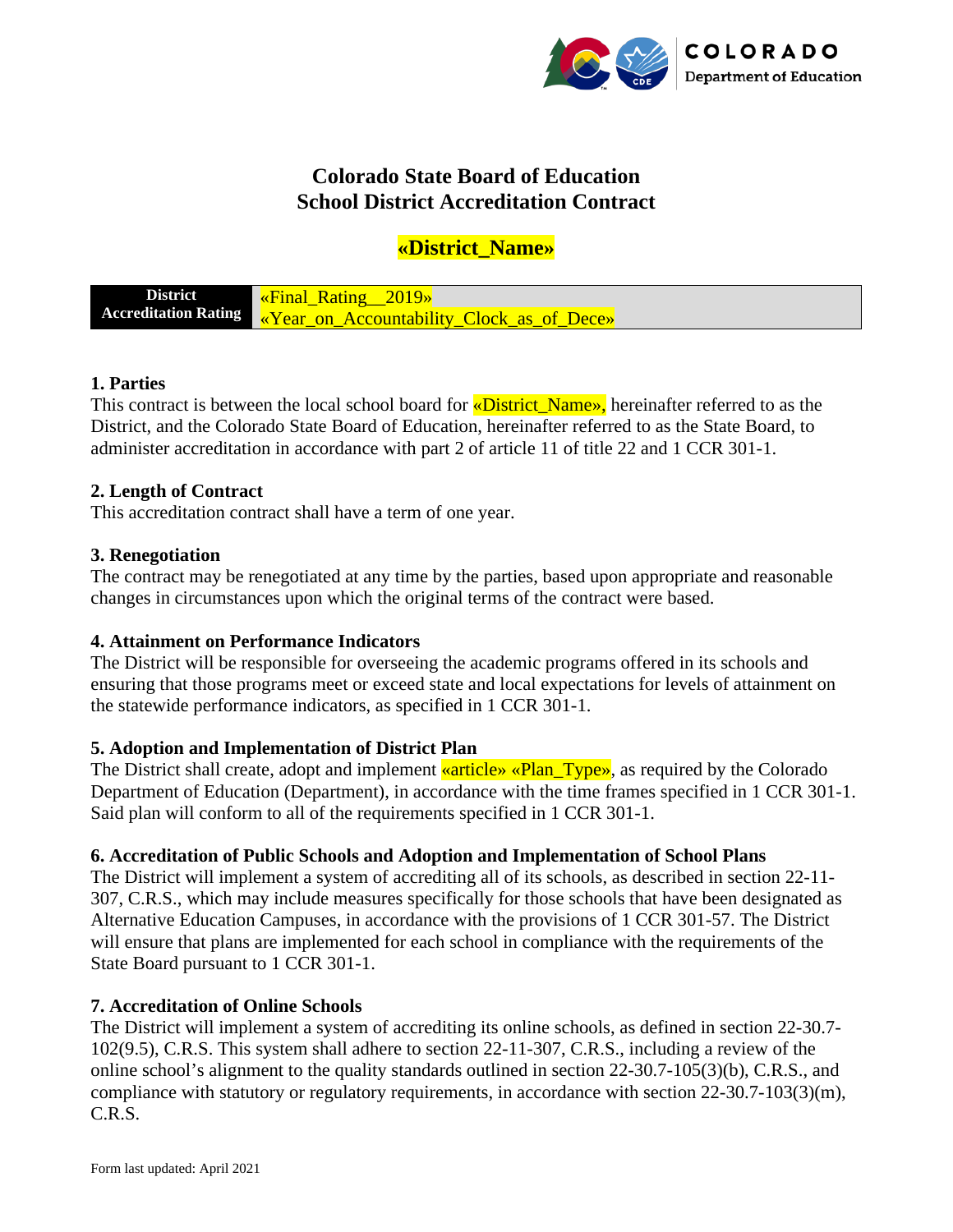## **8. Consequences of Continued Low Performance**

[B1: If District is on clock or on watch] If a District continues to perform at a level that results in being Accredited with a Priority Improvement Plan or Turnaround Plan, the State Board must direct the District to take significant action, in accordance with section 22-11-209, C.R.S. For purposes of calculating whether a district has been Accredited with Priority Improvement or Accredited with Turnaround Plan for a number of years, as described in section 22-11-207(4), C.R.S., the Department will exclude the 2020 and 2021 accreditation ratings, as required by subsection 22-11-207(4)(c), C.R.S. The Department will treat the 2022 accreditation ratings as if they were consecutive to the 2019 accreditation ratings.

[B2: If any schools are on clock or watch] Schools that continue to perform at a level that results in being required to adopt a Priority Improvement or Turnaround Plan will be subject to restructuring or closure, in accordance with the provisions of section 22-11-210, C.R.S. For purposes of calculating whether a public school has been required to implement a Priority Improvement or Turnaround Plan for a number of years, as described in section  $22{\text -}11{\text -}210(1)(d)(II)$ , C.R.S., the Department will exclude the 2020 and 2021 school plan type assignments, which will not be calculated pursuant to section 22- 11-210(2.6)(a), C.R.S. The Department will treat the 2022 school plan type assignments as if they were consecutive to the 2019 school plan type assignments.

[B3: If district or school has active directed action from SBE]. The district is expected to continue implementation of the State Board directed action for [district, school names], in accordance with section 22-11-209 and/or section 22-11-210, C.R.S. The specifics of the order(s) can be viewed at [www.cde.state.co.us/xxx.](http://www.cde.state.co.us/xxx)

## **9. Substantial and Good-Faith Compliance with Applicable Statutes, Regulations, and Department Policies and Procedures**

The District and the District's public schools will substantially comply with all statutory and regulatory requirements applicable to the District and District's public schools and all Department policies and procedures applicable to the District and District's public schools, including, but not limited to, the following:

- Provisions of article 44 of title 22 concerning budget and financial policies and procedures;
- Provisions of article 45 of title 22 concerning accounting and financial reporting;
- Provisions of section 22-32-109.1, C.R.S., concerning school safety and the Gun-Free Schools Act, 20 U.S.C. 7961;
- Provisions of section 22-7-1013(8), C.R.S., concerning statewide assessments, including that:

○ The District and District's public schools will not impose negative consequences—including prohibiting school attendance, imposing an unexcused absence, or prohibiting participation in extracurricular activities—on a student or parent if the parent excuses his or her student from participating in a statewide assessment. If a parent excuses his or her student from participating in a statewide assessment, the District and the District's public schools will not prohibit the student from participating in an activity, or receiving any other form of reward the District or District's public schools provide to students for participating in the statewide assessment; and

○ The District and District's public schools will not impose an unreasonable burden or requirement on a student that would discourage the student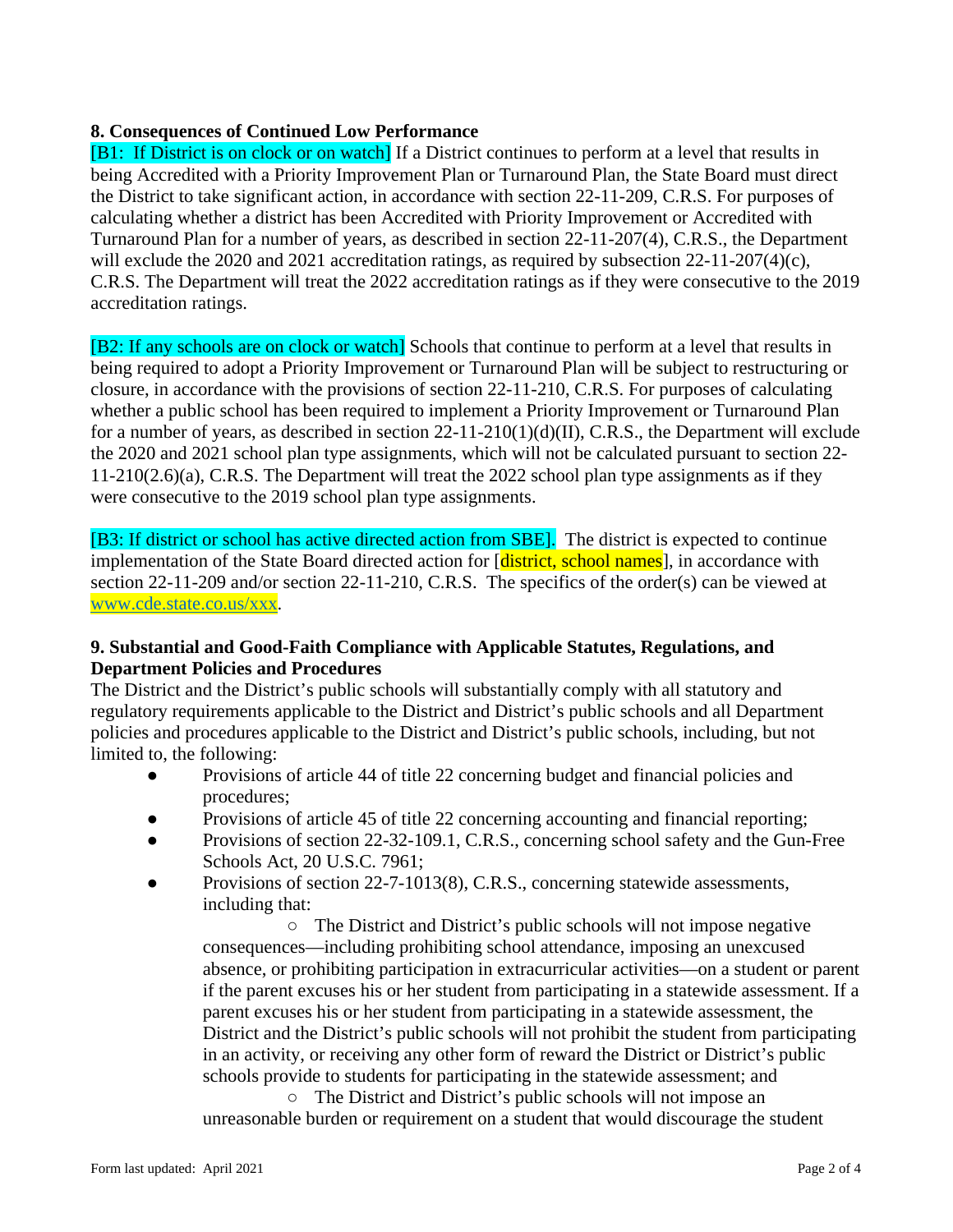from taking a statewide assessment or encourage the student's parent to excuse the student from taking the statewide assessment.

#### **10. Consequences for Non-Compliance**

If the Department has reason to believe that the District is not in substantial compliance with one or more of the statutory or regulatory requirements applicable to the District, the Department shall notify the District that it has ninety (90) days after the date of notice to come into compliance. If, at the end of the ninety-day period, the Department finds the District is not substantially in compliance with the applicable statutory or regulatory requirements, meaning that the District has not yet taken the necessary measures to ensure that it meets the applicable legal requirements as soon as practicable, the District may be subject to the interventions specified in sections 22-11-207 through 22-11-210, C.R.S. If the District has failed to comply with the provisions of article 44 of title 22 or article 45 of title 22, the District does not remedy the noncompliance within ninety (90) days and loss of accreditation is required to protect the interests of the students and parents of students enrolled in the District public schools, the Department may recommend to the State Board that the State Board remove the District's accreditation.

If the Department determines that the District has substantially failed to meet requirements specified in this accreditation contract and that immediate action is required to protect the interests of the students and parents of students enrolled in the District's public schools, the Department may lower the District's accreditation category.

## **11. Monitoring Compliance with Contract**

For purposes of monitoring the District's compliance with this contract, the Department may require the District to provide information or may conduct site visits as needed.